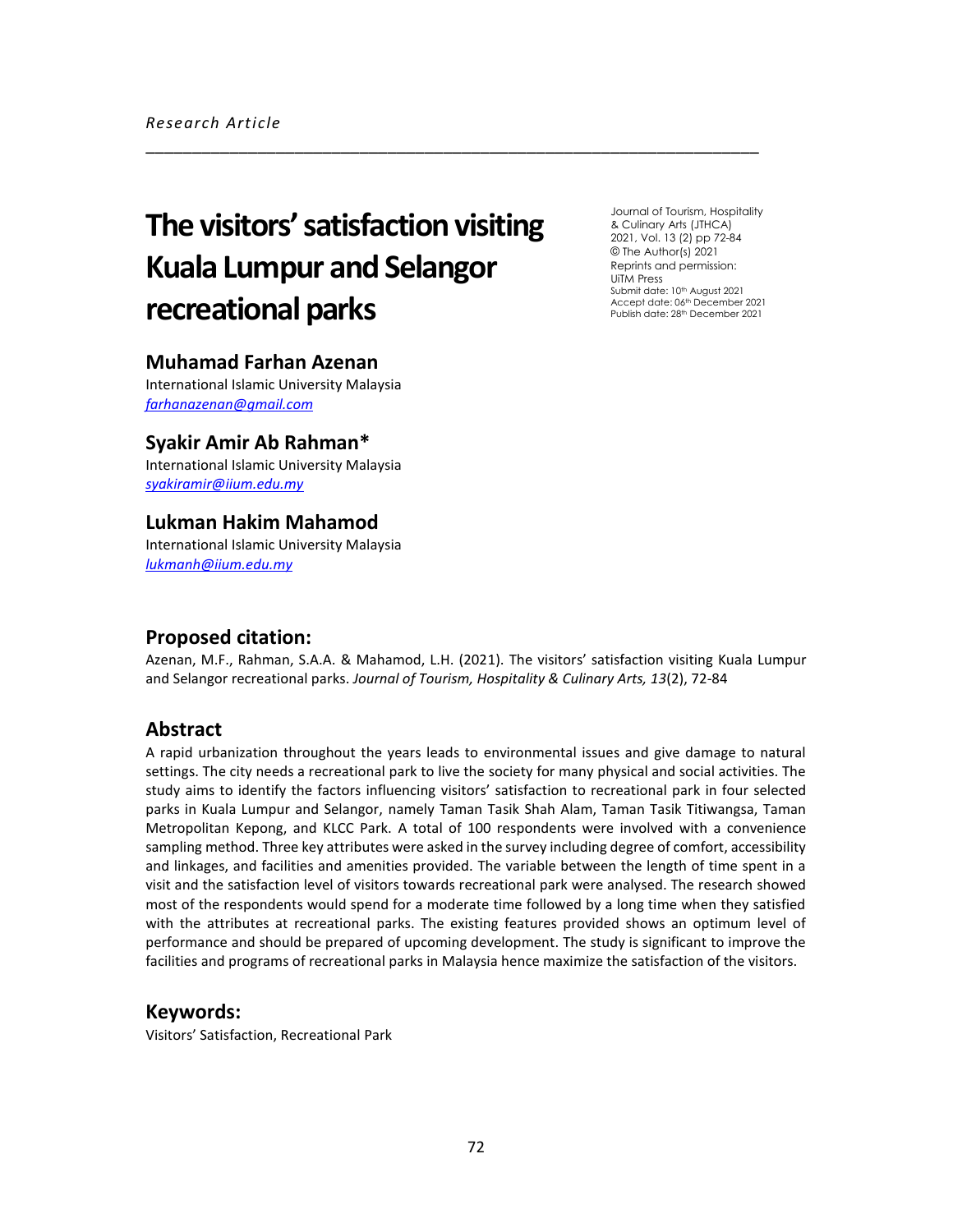# **1 Introduction**

A rapid urbanization in Malaysia throughout the years had experienced a phenomenon which can cause psychological isolation and uneasiness in the future (Yeh and Huang, 2009). As a result, Malaysian government aggressively provided more recreational spots in urban areas for a good living and produce more green spaces for urban environment (Norazilawati Mohamed & Noriah Othman, 2009). Parks are mainly to serve as a place to do any kinds of recreational activities which promoting social interaction among community and enhance air quality in the urban environment (Syakir Amir et al., 2020). Besides providing a healthy contribution in the physical, parks also benefit the community interrelationship, as well as increase the value of the property (Filzani Illia Ibrahim et al., 2017). Despite of the importance of recreational park or open spaces in human life, several issues remain unresolved. The appearances and landscape amenities of many parks, open spaces are under maintained (Oku & Fukamachi, 2009). Park facilities are seldom upgraded hence allow limited functions and activities can be done. Poor control and monitoring of activities has damaged to the natural and landscape setting of the park (Noralizawati & Noriah, 2012; Arni & Khairul, 2013) hence affect the visitors experience. To date, few researches on visitors satisfaction of recreational park have been conducted in few cities, namely Tokyo (Oku & Fukamachi, 2005), Sri Lanka (Ranasinghe et al., 2019), and Sheffield (Ozguner & Kendle, 2006). While, little number of parks in Malaysia have been discovered, namely, FRIM recreational park (Noralizawati & Noriah, 2012), Temerloh Park (Oliver et al., 2021). Therefore, This paper aims is to examine the factors influencing visitors' behaviour at four different recreational parks in Kuala Lumpur and Selangor. The parks are Taman Tasik Shah Alam, Taman Tasik Titiwangsa, Taman Metropolitan Kepong, and KLCC Park.

# **2 Literature Review**

# **2.1 Recreational park**

Referring to Malaysia Town and Country Planning Department (PLANMalaysia) Planning Guideline for Open Space and Recreation, category of public parks is national park, regional park, urban park, local park, neighbourhood park, children playground, and play lot area. The use of recreational park is engaging the people for outdoor recreation or physical activities especially in urban areas. Today, variety leisure activities could be done by the community in parks to contribute the improvement of health and this phenomenon shows a park is importance for society. In the past decades, a broad context of the needs for parks was explored and discussed extensively (Nurhayati Abdul Malek et al., 2011). Faezah Mohammadi Tahroodi & Norsidah Ujang (2020) believe that the importance of parks is classified in several aspects which are community's quality of life, health, economic benefits, and the general wellbeing. Even though a rapid urbanization in project development is increasing concurrently with providing parks as open spaces, the usability of recreational parks has a different number of visitations by visitors in term of satisfaction (Syakir Amir et al., 2020; Chiesura, 2004).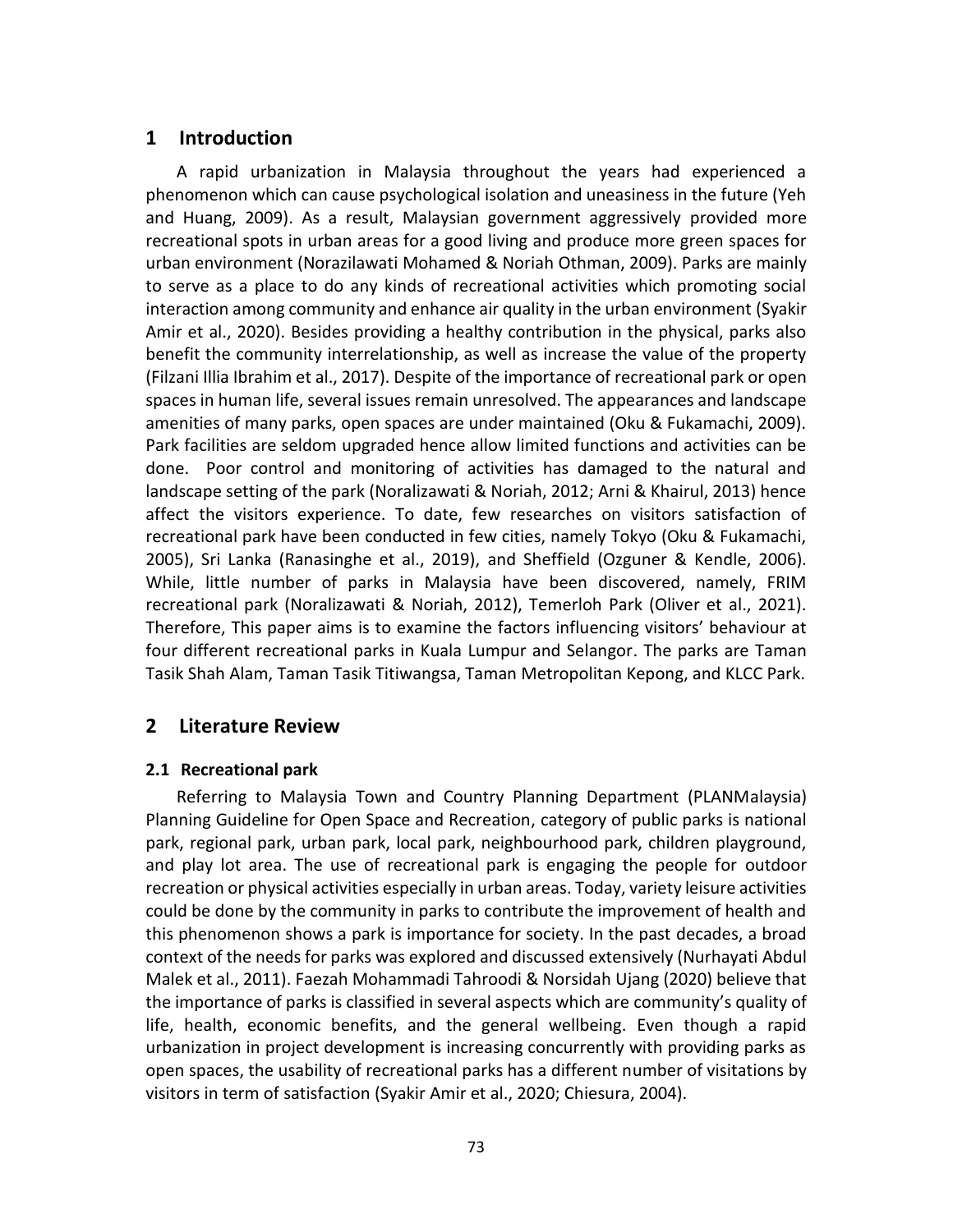For instance, the park visitors have less satisfied with the sounds that coming from the urbanization activities because it will break their concentration while visiting recreational park (Norazilawati Mohamed & Noriah Othman, 2009). From several studies, some respondents give negatives feedback regarding their disinterest to recreational area such as untidy place, lack of facilities and plants maintenance, unsafe for women and crowd at certain time (Cohen et. al., 2007; Mazlina Mansor et al., 2019); Nurhayati Abdul Malek & Manohar Mariapan, 2009). This challenge has been agreed by Atefa Ayegi & Norsidah Ujang (2014), which found the reasons made urban residents feel reluctant to visits recreational park are unhealthy activities among park users, lack of maintenance, and poor ethics. Nonetheless, the availability of parks nearby users' home seems a main influence pulling them to recreational park for outdoor recreation.

#### **2.2 Length of time spent**

Human interaction towards recreational area can be measured on the length of time they spent for physical activities. According to Rosilawati Zainol & Au-Yong (2016), a higher number of active lives among adults could be reached by promoting active living among youth in their leisure time. In contrast, passive recreation activity also rises currently in line with modern technologies usage which show a low participation in recreational area. However, lack of time during weekday also is a main reason of their time spent in recreational park due to commitment such as works. For example, 52% residents in Southern California metropolitan area have exercised in parks only during their leisure time within 15 to 30 minutes per day in 2010 (Cohen et al., 2010). In this situation, increasing population especially in urban area not only by adding more parks but features and other elements need to be improved consequently.

#### **2.3 Visitors' Satisfaction**

Syakir Amir et al. (2017) focused on the to-date studies of tourist behaviour and divided them into four categories, namely: (1) studies that apply one or more concepts of consumer behaviour (i.e. marketing or management) to tourism, (2) studies that deal with the influence of satisfaction on loyalty, but unfortunately comparisons between them cannot be made due to differences in the context of research, (3) quantitative research, which is subject to the experimental concept of research and as such may result in several mistakes, and (4) a small group of long.

An attraction of recreational park must be evaluated by visitors' behaviour as the users have decision to use the parks. Asmah Yahaya & Abdullah Mohd (2013) stated push and pull theory of human behaviour and motivation are related by the decision to visit recreational park. According to Kamarul Bahrain Shuib et al. (2015), push and pull theory is influenced by the way people see and comprehend the world around them. The attributes influenced people to undergo decision making process to visit recreational park which have special attractions based on preferences. Attachment between people and places is developed where the users well recognized and felt significant and capable to provide conditions, satisfy functional needs, support their behaviour goals, and choose preferred activities much better than a known alternative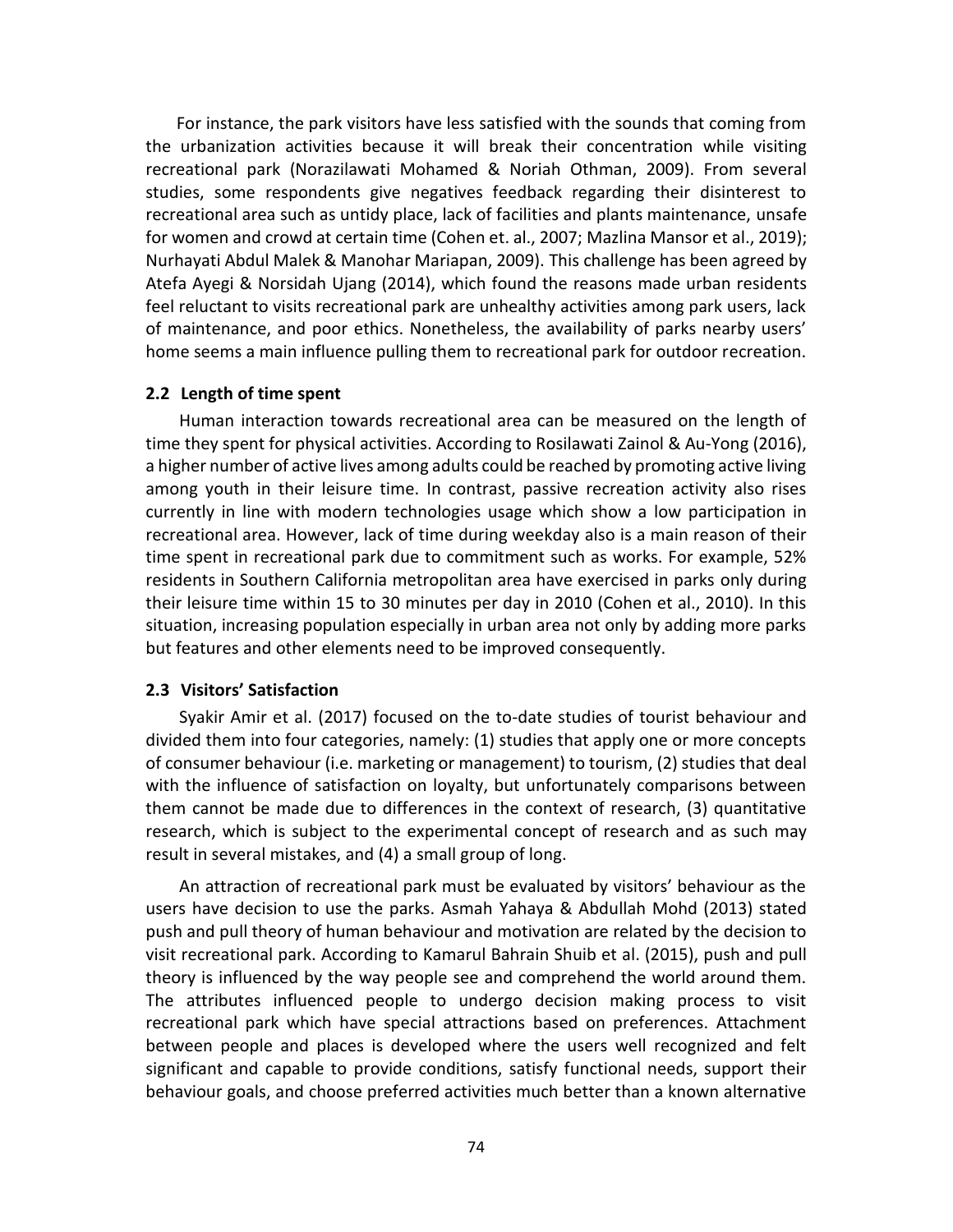(Lukman Hakim Mahamod et al., 2021; Nik Mohd Aizat Nik Mohd Adib et al., 2020; Siti Rasidah Md Sakip et al., 2015)

# *2.3.1 Travel distance*

Travel distance is one of factor influencing visitors' behaviour to visit recreational park. Most of studies included visitors travel distance from home to recreational park as an important factor to have a greater number of users especially youth (Cohen et al., 2009). On the other hand, people have less enjoyment because they are concern about personal safety while travelling and doing physical activities in their nearest park (Arni & Khairil, 2013; Atefeh Ayeghi & Norsidah Ujang, 2014; Mohd Salleh Daim et al., 2012).

# *2.3.2 Degree of comfort*

Comfort is considered a state, a philosophy, a dynamic, a process and even a goal or outcome. Safety and comfort are both main factors of the utilization of public spaces. Undoubtedly, degree of comfort contributes as successful of parks because the visitors feel comfortable when they feel the place is safe (Asmah Yahaya & Abdullah Mohd, 2013; Ashkan Alidi & Nor Atiah Ismail, 2019; Filzani Illia Ibrahim et al., 2017).

# *2.3.3 Level of satisfaction on facilities*

Park visitation will give a satisfaction to visitors from the experience either on-site or off-site (Dasimah Omar et al., 2016). The satisfaction level in recreational parks was studied to fulfil ones emotional and security needs (Norazilawati Mohamed & Noriah Othman, 2012). According to Mohd Ali Waliyuddin A. Razak (2015) the natural and manmade elements in the urban park gives positive impacts and effect visitors' satisfaction.

# **3 Methodology**

To obtain quantitative information for this study, questionnaire survey is used as a medium in retrieving the data. A total of 100 online survey were collected using convenience sampling technique. The low response rate is due to the uncomplete survey answered and limited respondents access to the recreational park because of the Malaysia Movement Control Order (MCO). The questionnaire survey for this research is divided into three main sections which consist of respondents' socio demographic profile, respondents' trip profile and respondents' satisfaction level towards recreational parks attributes. This research is conducted in four different recreational parks in Kuala Lumpur and Selangor; i) Taman Tasik Shah Alam, ii) Taman Metropolitan Kepong, iii) Taman Tasik Titiwangsa, and iv) KLCC Park. The graded responses are paired with forced statements using four-point Likert scale; 1-strongly agree, 2-agree, 3 disagree, 4-strongly disagree.

Refer to the Table 1, Section A in questionnaire survey is associated with socio demographic profile of respondents or visitors, to understand the visitors background (Syakir Amir et al., 2017) and trip profiles (Syakir Amir et al., 2017). In Section B, the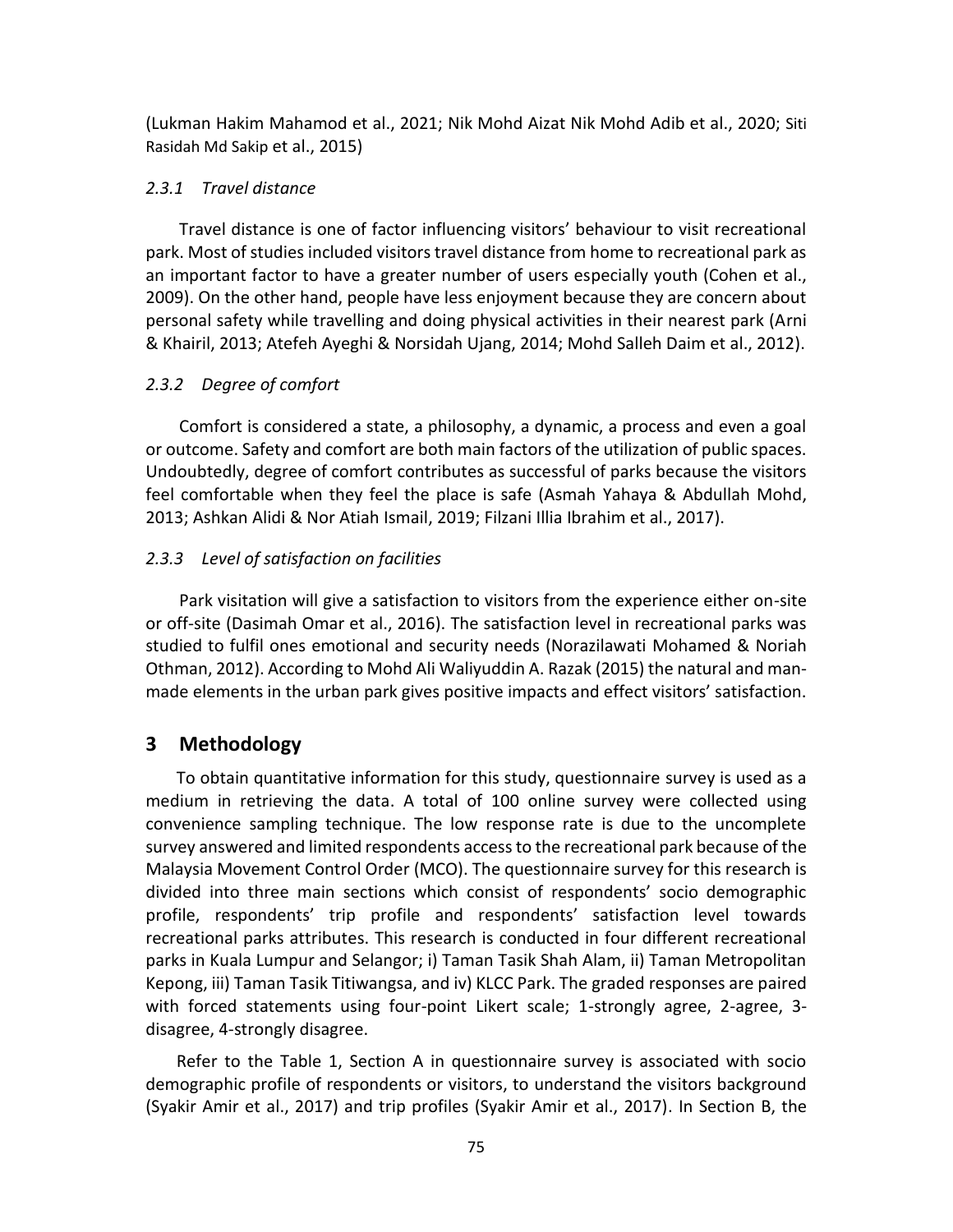respondents must answer the questions which related to their trip profile on visiting the recreational park. In Section C, based on the chosen recreational park, the questions tackle the responses on three key aspects consisting of degree of comfort, accessibility and linkages, and facilities and amenities provided. The first aspect of this section describes about degree of comfort confronted by the respondents that contain scope of appropriateness, cleanliness, and safety. Next, the second aspect explains on accessibility and linkages that includes vehicular circulation, pedestrian walkway, and public transportation. The final aspect indicates the facilities and amenities provided in recreational park that being used by visitors for social and physical activities.

| Section A                                                                                                              | Section B                                                                                                                                                                                                                                                                                                                  | Section C                                                                                                           |
|------------------------------------------------------------------------------------------------------------------------|----------------------------------------------------------------------------------------------------------------------------------------------------------------------------------------------------------------------------------------------------------------------------------------------------------------------------|---------------------------------------------------------------------------------------------------------------------|
| Respondents' socio<br>demographic profile                                                                              | Respondents' trip profile                                                                                                                                                                                                                                                                                                  | Respondents' satisfaction level<br>towards recreational parks<br>attributes                                         |
| Gender<br>Age<br>Ethnicity<br>٠<br>Marital status<br>Education level<br>$\bullet$<br>Occupation<br>٠<br>Monthly income | Most frequent visited<br>$\bullet$<br>recreational park<br>Distance from home to<br>$\bullet$<br>recreational park<br>Transport used to visit<br>$\bullet$<br>recreational park<br>Time of visit to recreational<br>$\bullet$<br>park<br>Length of time spent in a visit<br>Reasons for visiting<br>٠<br>recreational park | Degree of comfort<br>Accessibility and<br>٠<br>linkages<br><b>Facilities and</b><br>$\bullet$<br>amenities provided |

*Source: Questionnaire survey, 2021* 

## **4 Result and Discussion**

The analysis was analysed using several types of analysis method in SPSS (Statistical Package for the Social Science) software such as frequency distribution analysis and cross tabulation analysis.

#### **4.1 Respondents' Background**

#### *4.1.1 Frequency Distribution of Respondent's Socio-Demographic Profile*

| <b>Variables</b> | <b>Components</b>  | <b>Frequency</b> | Percentage (%) |
|------------------|--------------------|------------------|----------------|
| Gender           | Male               | 36               | 36.0           |
|                  | Female             | 64               | 64.0           |
| Age              | Below 19 years old | 3                | 3.0            |
|                  | 20 to 29 years old | 84               | 84.0           |
|                  | 30 to 39 years old | 10               | 10.0           |

Table 2: Respondent's socio-demographic profile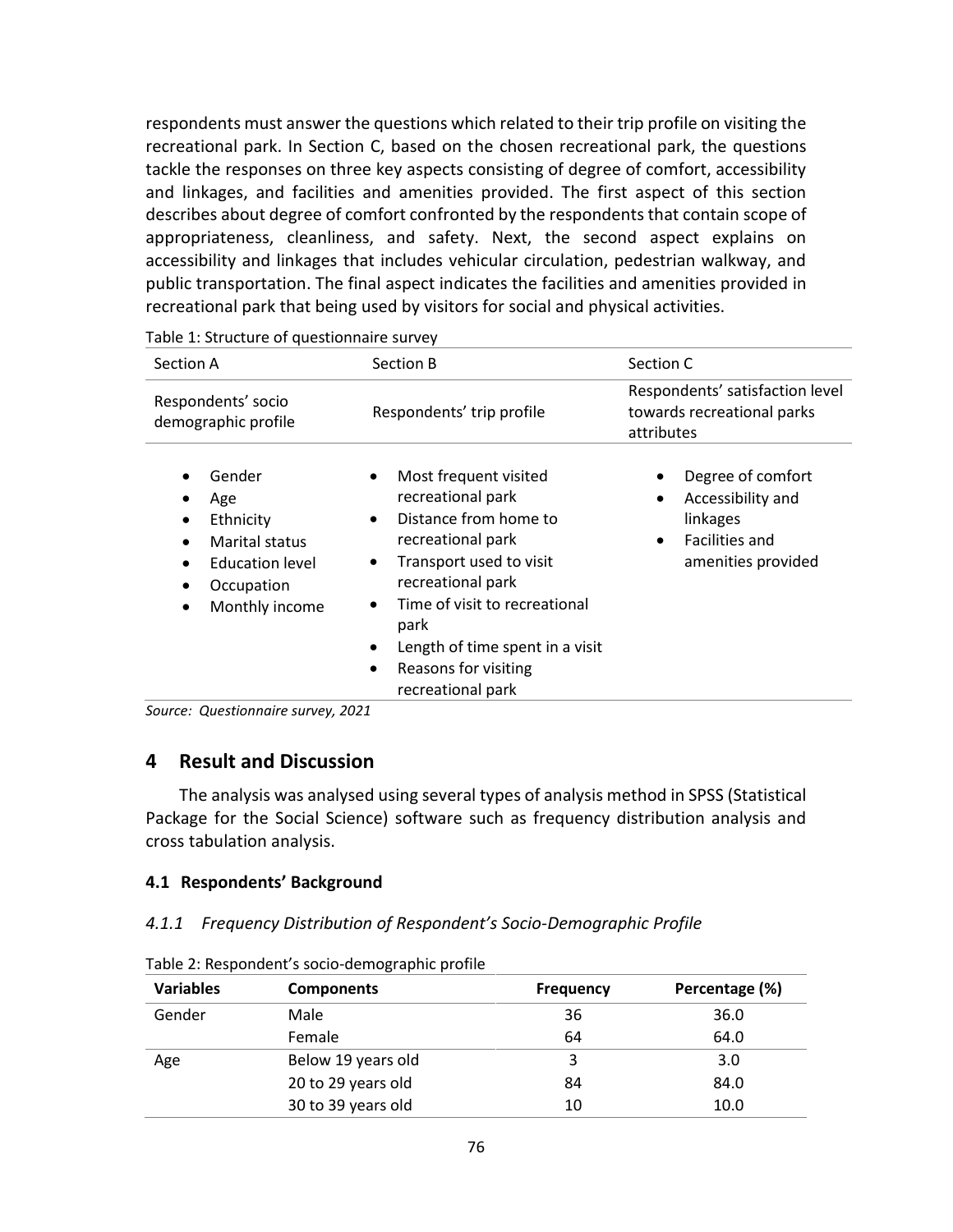|                        | 40 to 49 years old        | $\overline{2}$ | 2.0         |
|------------------------|---------------------------|----------------|-------------|
|                        | Above 50 years old        | $\mathbf{1}$   | 1.0         |
| Ethnicity              | Malay                     | 97             | 97.0        |
|                        | Chinese                   | 0              | 0           |
|                        | Indian                    | $\overline{2}$ | 2.0         |
|                        | Others                    | $\mathbf{1}$   | 1.0         |
| Marital status         | Single                    | 85             | 85.0        |
|                        | Married                   | 15             | 15.0        |
|                        | Widowed                   | 0              | 0           |
|                        | Divorced                  | 0              | 0           |
| <b>Education level</b> | Primary school            | 0              | $\mathbf 0$ |
|                        | SRP/PMR                   | $\overline{2}$ | 2.0         |
|                        | MCE/SPM/O level           | 3              | 3.0         |
|                        | STPM/Matriculation/Centre | $\overline{2}$ | 2.0         |
|                        | for Foundation Studies/A  |                |             |
|                        | level                     | 13             | 13.0        |
|                        | Diploma                   | 70             | 70.0        |
|                        | Bachelor's Degree         | 7              | 7.0         |
|                        | Master's Degree           | 3              | 3.0         |
|                        | PhD.                      |                |             |
| Occupation             | Public sector             | 12             | 12.0        |
|                        | Private sector            | 28             | 28.0        |
|                        | Self-employed             | $\overline{7}$ | 7.0         |
|                        | Student                   | 52             | 52.0        |
|                        | Retiree                   | 0              | 0           |
|                        | Others                    | $\mathbf{1}$   | 1.0         |
| Monthly income         | RM0 - RM4850 (B40)        | 87             | 87.0        |
|                        | RM4851 - RM10, 970 (M40)  | 12             | 12.0        |
|                        | Above RM10, 971 (T20)     | $\mathbf{1}$   | 1.0         |

*Source: Questionnaire survey, 2021* 

As mentioned in Table 2, the results shown that majority age of the respondents lie in the range of 20 to 29 years old, and half of the respondents were student. This age group indicates most of them are still learning and classified as youth. The result of this research match with earlies studies mentioned by Cohen et al. (2009) stated that people will have active lifestyle by physical during their teenage years. Rosilawati Zainol & Au-Yong (2016) also claimed that the higher number of park users among youth were influenced by greater green space coverage and closer the distance. The youth will be attracted to recreational parks if they are able to perform physical activities (Baran et al., 2013).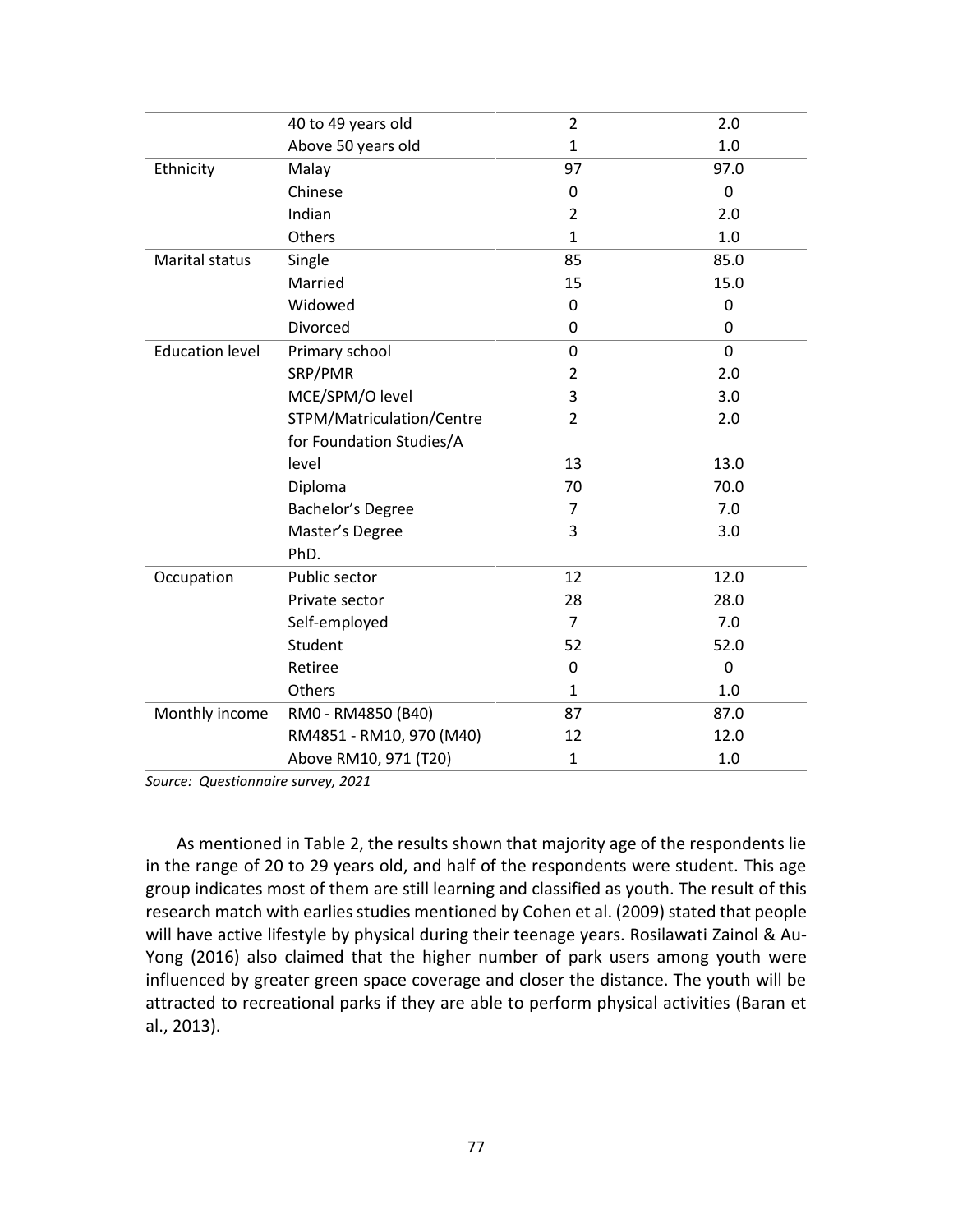#### *4.1.2 Frequency Distribution of Respondent's Trip Profile*

| Variables          | Components                   | Frequency      | Percentage (%) |
|--------------------|------------------------------|----------------|----------------|
| Most frequent      | <b>Taman Tasik Shah Alam</b> | 22             | 22.0           |
| visited            | Taman Metropolitan           | 15             | 15.0           |
| recreational park  | Kepong                       | 39             | 39.0           |
|                    | Taman Tasik Titiwangsa       | 24             | 24.0           |
|                    | <b>KLCC Park</b>             |                |                |
| Distance from      | $< 1$ km                     | 3              | 3.0            |
| home to            | $1 km - 10 km$               | 41             | 41.0           |
| recreational park  | 11 km - 20 km                | 31             | 31.0           |
|                    | $> 20$ km                    | 25             | 25.0           |
| Transport used to  | Walking                      | 3              | 3.0            |
| visit recreational | <b>Bicycle</b>               | $\mathbf{1}$   | 1.0            |
| park               | Motorcycle                   | 16             | 16.0           |
|                    | Private car                  | 65             | 65.0           |
|                    | <b>Bus</b>                   | $\mathbf{1}$   | 1.0            |
|                    | Train                        | 14             | 14.0           |
| Time of visit to   | Morning (5am - 12pm)         | 38             | 38.0           |
| recreational park  | Afternoon (12pm - 5pm)       | 10             | 10.0           |
|                    | Evening (5pm - 9pm)          | 46             | 46.0           |
|                    | Night (9pm - 5am)            | 6              | 6.0            |
| Length of time     | Less than 1/2 hours          | 8              | 8.0            |
| spent in a visit   | $1/2 - 1$ hours              | 26             | 26.0           |
|                    | $1 - 2$ hours                | 34             | 34.0           |
|                    | $2 - 3$ hours                | 27             | 27.0           |
|                    | Above 3 hours                | 5              | 5.0            |
| Reasons for        | Recreation                   | $\overline{7}$ | 7.0            |
| visiting           | Exercise                     | 34             | 34.0           |
| recreational park  | Research/study purpose       | 1              | 1.0            |
|                    | Enjoying nature              | 24             | 24.0           |
|                    | Picnic                       | $\mathbf{1}$   | 1.0            |
|                    | Sightseeing/hang out         | 33             | 33.0           |

Table 3: Respondent's trip profile

*Source: Questionnaire survey, 2021* 

As there are no fee charges to enter the recreational parks, it is suitable for different level of monthly income groups. In reference to this research, majority of respondents who visited the parks were classified in B40 monthly income group. The identified recreational parks can be categorised as public open space which it is provided to everyone without restrictions. Table 3 illustrates, most of the respondents have a distance for above 1 kilometre from home to the recreational park, it is significance the majority of them were using private car. Moreover, enjoying nature was one of the main reasons of respondents visiting the recreational park. Cohen (2007) has stated recreational areas in the cities act as a place for people to experience nature.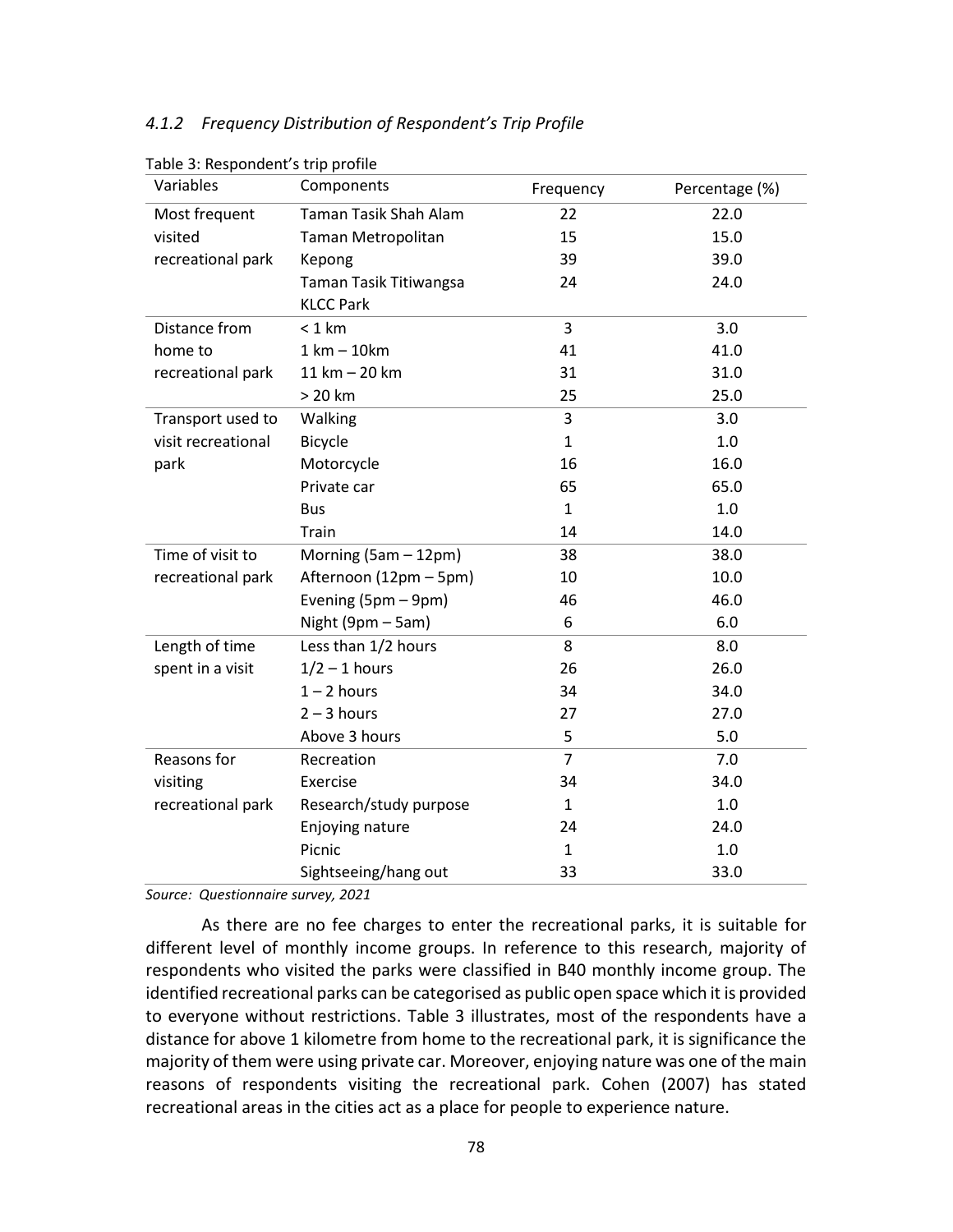# **4.2 Length of Time Spent and Visitors' Satisfaction Level towards Recreational Park Attributes**

Cross-tabulation analysis were used to analyse the relationship between the identified variables. For length of time spent, less than 1/2 hours indicate *less time,* 1/2 – 1 hours and 1 – 2 hours indicate *moderate time,* while 2 – 3 hours and above 3 hours indicate *long time.* Likert scale for strongly agree and agree considers as *agree* while disagree and strongly disagree considers as *disagree*. Each attribute including degree of comfort, accessibility and linkages, and facilities and amenities provided, was constructed with different dimension that have been analysed in this paper.

# *4.2.1 Cross-tabulation Analysis between Length of Time Spent and Respondents' Degree of Comfort*

| respondents degree of comfort               |                          |                                    |                       |
|---------------------------------------------|--------------------------|------------------------------------|-----------------------|
| Component at recreational parks             | Dimension                | Length of time spent<br>(majority) | Satisfaction<br>level |
| Provision of seating area in<br>shaded area | Seating &<br>maintenance | Moderate time                      | 56% agree             |
| Provision of seating area                   |                          | Moderate time                      | 50% agree             |
| The cleanliness of the area is good         |                          | Moderate time                      | 55% agree             |
| Provision of natural environment            | Environmental            | Moderate time                      | 56% agree             |
| Proximity to natural area                   | aspect                   | Moderate time                      | 44% agree             |
| Proximity to road                           | Safety                   | Moderate time                      | 54% agree             |
| Proximity to residential area               |                          | Moderate time                      | 48% agree             |
| Proximity to commercial area                |                          | Moderate time                      | 56% agree             |
| Presence of security officer                |                          | Moderate time                      | 45% agree             |
| The existence of safety signboard           |                          | Moderate time                      | 54% agree             |
| The existence of CCTV                       |                          | Moderate time                      | 39% agree             |
| Allowance of vehicles into park             |                          | Moderate time                      | 34% disagree          |
|                                             |                          |                                    |                       |

Table 4: Summary from cross-tabulation analysis between length of time spent and respondents' degree of comfort

*Source: Questionnaire survey, 2021* 

The result of analysis in Table 4 regarding the satisfaction level based on the degree of comfort attribute. As mentioned in respondents' background section, most of them have spent a moderate time especially within 1 to 2 hours of time during their visit to recreational parks. The analysis also resulted as the visitors were like to have few breaks after having physical activities at recreational park. It was proved by the seating area were easy to get and located in shaded area at recreational parks. The provision of the seating area also increasing the length of time spent by respondents. Moreover, it is obviously known that the safety of one place is important as the visitors feel comfortable when they feel the parks is safe.

Regarding the analysis, majority of the respondents have identified and agreed on the presence of security officer, existence of safety signboard, and the existence of CCTV. The safer the place will encourage more visitors to come in as mentioned by Dwi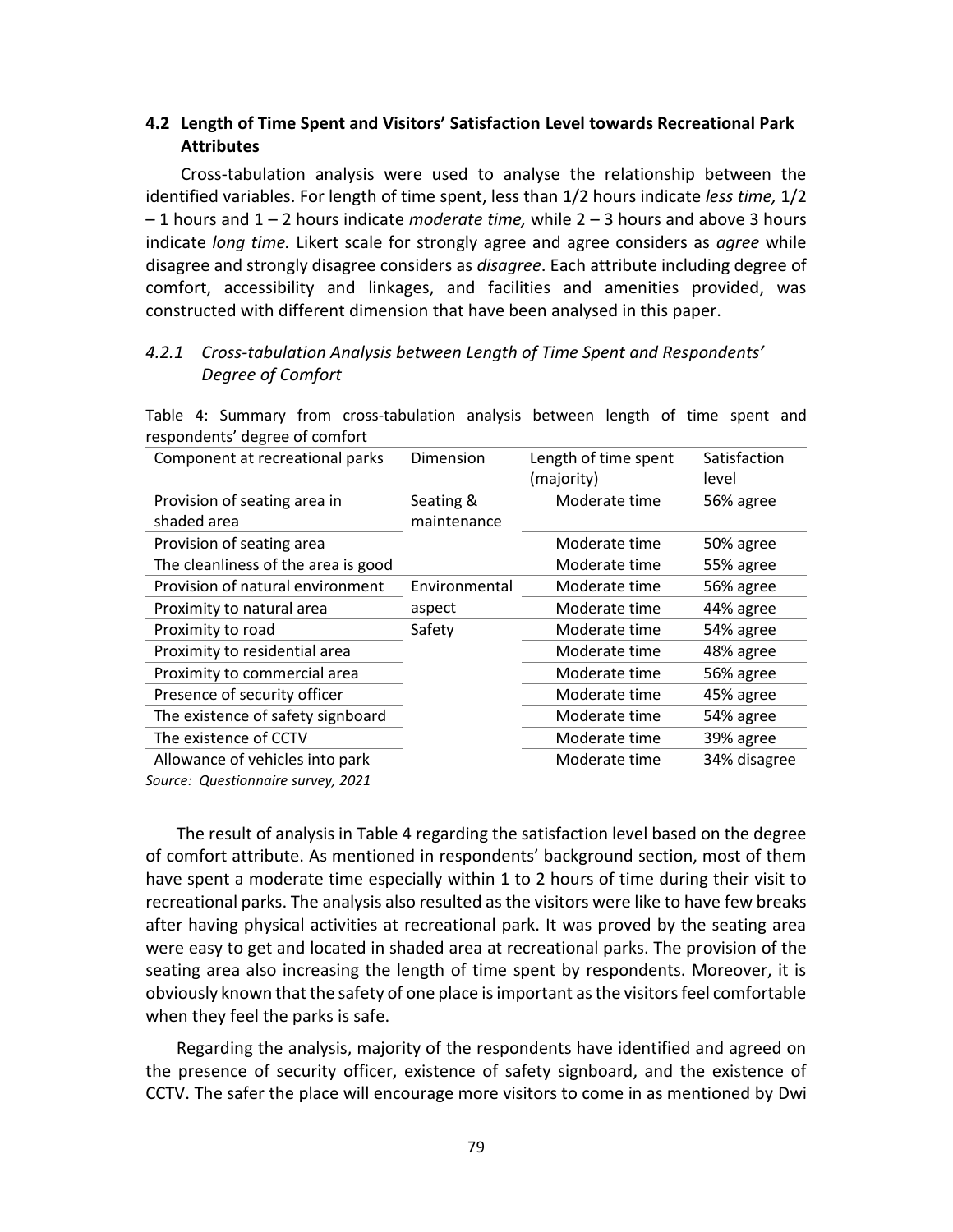Rizka Zulkia et al. (2014) that safety is one of aspect in degree of comfort which contributes to success park. Most of the parks are surrounded with natural environment which agreed by the respondents. The respondents would spend more time doing social and physical activities while they were connected to nature. Prior studies also noted the importance of natural environment that give effects to human being. In relying on the provision of open spaces, activities that may contact the nature will benefits the human being in term of stress reduction, relaxation, and restoration.

# *4.2.2 Cross-tabulation Analysis between Length of Time Spent and Accessibility and Linkages*

Table 5: Summary from cross-tabulation analysis between length of time spent and accessibility and linkages

| Component at recreational parks                 | Dimension                  | Length of time<br>spent<br>(majority) | Satisfaction<br>level |
|-------------------------------------------------|----------------------------|---------------------------------------|-----------------------|
| Provision of park entrance                      | Parking system             | Moderate<br>time                      | 48% agree             |
| Visibility and availability of parking<br>space |                            | Moderate<br>time                      | 54% agree             |
| Good size of parking space                      |                            | Moderate<br>time                      | 48% agree             |
| Provision of pedestrian entrance                | Pedestrian system          | Moderate<br>time                      | 58% agree             |
| Good size of walkway                            |                            | Moderate<br>time                      | 60% agree             |
| The connected walkway to main<br>road           |                            | Moderate<br>time                      | 55% agree             |
| Good condition of walkway                       |                            | Moderate<br>time                      | 59% agree             |
| Provision of road crossing                      | Vehicular circulation      | Moderate<br>time                      | 58% agree             |
| Clearly explained of signage facilities         |                            | Moderate<br>time                      | 60% agree             |
| Proximity to bus stop                           | Public transport<br>system | Moderate<br>time                      | 49% agree             |

*Source: Questionnaire survey, 2021* 

Three key dimensions has been analysed with the length of time spent by respondents per visit, consist of parking system, pedestrian system, vehicular circulation, and public transport system. Based on the analysis, a huge number of respondents who have spent their time below 2 hours were satisfied with the existence of parking spaces in term of visibility and availability. There was only small number of respondents have less satisfied due to the sizes of parking space provided.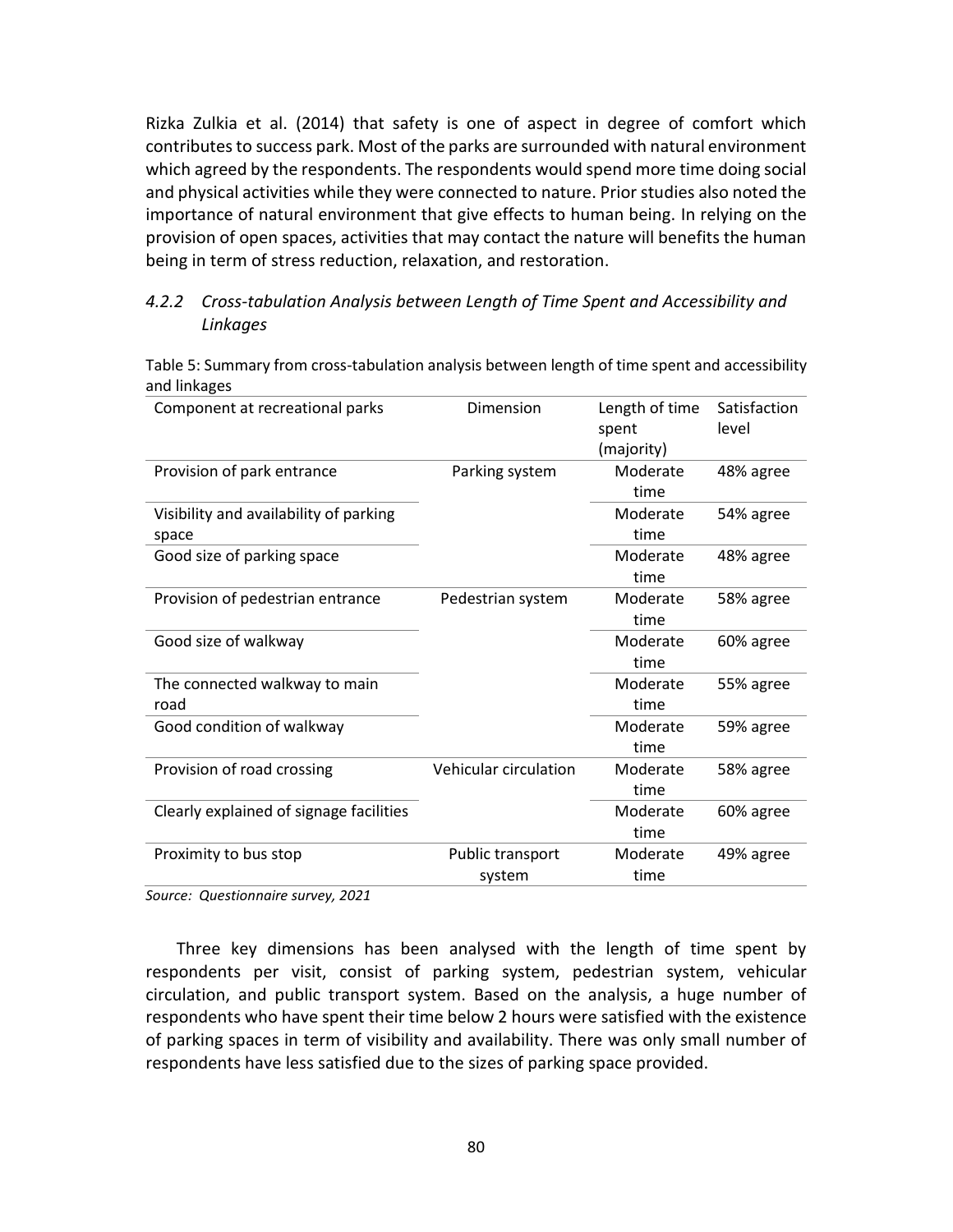The respondents agreed and satisfied with the provision of park entrance that was clear enough same as the pedestrian entrance. Other than that, the respondents that give positive response on walkway characteristics provided were spent their time for 1-2 hours and  $2 - 3$  hours at recreational park. It showed there have spent for a moderate and a long time at recreational parks if the accessibility and linkages are good. The characteristics that have been mentioned were walkway connectivity, walkway condition, and walkway size. Great circulation system that connects all the activities from one space to another give smooth movement for visitors. Path as important element in the image of site. The clear hierarchy of road is such of successful circulation system that benefit to the users.

## *4.2.3 Cross-tabulation Analysis between Length of Time Spent and Facilities and Amenities Provided*

Table 6: Summary from cross-tabulation analysis between length of time spent and facilities and amenities provided

| Component at recreational parks                    | Dimension              | Length of time<br>spent (majority) | Satisfaction<br>level |
|----------------------------------------------------|------------------------|------------------------------------|-----------------------|
| Provision of walking, jogging, and cycling<br>area | Physical<br>activities | Moderate time                      | 58% agree             |
| Good condition of sport facilities                 |                        | Moderate time                      | 54% agree             |
| Separate spaces for different age group            | Social activities      | Moderate time                      | 32% disagree          |
| Proximity to cafe or shops                         |                        | Moderate time                      | 50% agree             |
| Attractive hardscape elements                      | Special                | Moderate time                      | 56% agree             |
| Attractive softscape elements                      | attraction             | Moderate time                      | 58% agree             |
| Attractive design of park layout                   |                        | Moderate time                      | 59% agree             |
| Provision of clear information signage             |                        | Moderate time                      | 59% agree             |
| Good maintenance of facilities                     |                        | Moderate time                      | 48% agree             |
| Proximity to toilet                                |                        | Moderate time                      | 52% agree             |
|                                                    |                        |                                    |                       |

*Source: Questionnaire survey, 2021* 

In this Table 6, the facilities and amenities provided corresponding to length of time spent will be discussed based on the analysed data from the respondents. This earlier finding found out that the spaces for activities at recreational parks were combined with all age group. This was arising when the data analysed shows 32% of the respondents who spend a moderate time were disagreed about the parks provide separate spaces for different age group. Therefore, several spaces should be separated for different age group in term of ability and safety. For example, the sport facilities and the playground area must be separated in term of location and usage to avoid any destruction. However, public space is for public use, so the barrier to utilize the place should be broke by providing more suitable features for all generation of visitors.

Overall facilities located at the recreational parks were almost satisfied by the respondents. The walking, jogging, and cycling area provided at the parks were agreed by the respondents who have spent their time from 1/2 hours to 3 hours per visit.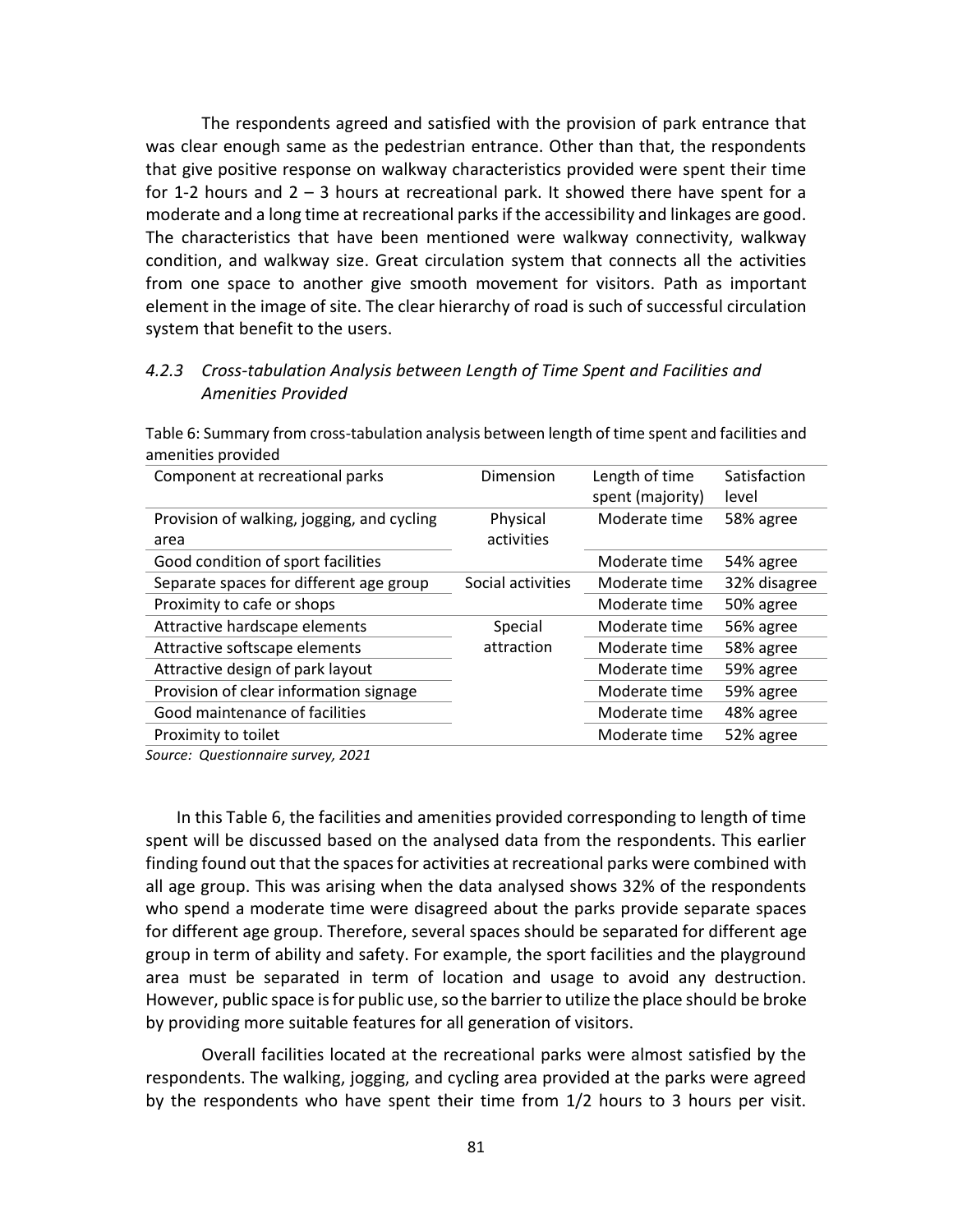Variety of facilities provided increasing the length of time spent and will contribute to attract more visitors. Farah Amira Ahmad Shafee & Siti Mazwin Kamaruddin (2019) described the improvement of the specific amenities should be applied in the urban parks to meet the visitor's satisfaction towards physical and social activities at the open spaces.

# **5 Conclusion**

This study managed to assess the perception of visitors and identify their factors attracting while visiting their frequent recreational parks. The activities in the parks should be able to meet the needs of people from different age of group. The satisfaction level of visitors among four selected recreational parks shows a high-level performance regarding its features provided. The provision of recreational parks in urban areas also give a big impact to the society and the surrounding environment. Some issues and problems raised at every park should be resolved by the local authority, any related agencies, and community surroundings to meet the visitors' satisfaction in a positive way in the future. Based on the study, it is recommended to provide efficient public transportation close to recreational parks, improve recreational parks facilities and amenities, and improve the walkways with natural environment. The future research can be improved by extending the research to a higher and wider scale by covering upper-level open spaces which is higher than the community, urban and local park. More interesting information and features could be obtaining for future research regarding performance level of park.

# **6 References**

- Ashkan Alidi & Nor Atiah Ismail. (2019). The relationship between KLCC park characteristics and users feeling. *Pertanika Journal of Social Science and Humanities*, 27(2), 987–992.
- Arni, A. G., & Khairil, W. A. (2013). Promoting collaboration between local community and park management towards sustainable outdoor recreation. *Procedia - Social and Behavioral Sciences*, 91, 57–65.
- Asmah Yahaya & Abdullah Mohd. (2013). Products attributes as attraction and as pull factor towards sustaining visitation to Putrajaya Botanical Garden. *Pertanika Journal of Social Science and Humanities*, 21(3), 979–994.
- Atefeh Ayeghi & Norsidah Ujang. (2014). The impact of physical features on user attachment to Kuala Lumpur City Centre (KLCC) Park, Malaysia. *Geografia-Malaysian Journal of Society and Space*, 10(3), 44–59.
- Baran, P. K., Smith, W. R., Moore, R. C., Floyd, M. F., Bocarro, J. N., Cosco, N. G., & Danninger, T. M. (2014). Park Use Among Youth and Adults: Examination of Individual, Social, and Urban Form Factors. Environment and Behavior, 46(6), 768–800.
- Chiesura, A. (2004). The role of urban parks for the sustainable city. *Landscape and Urban Planning*, 68(1), 129–138.
- Cohen, D. A., Marsh, T., Williamson, S., Derose, K. P., Martinez, H., Setodji, C., & McKenzie, T. L. (2010). Parks and physical activity: Why are some parks used more than others? *Preventive Medicine*, *50*(SUPPL.).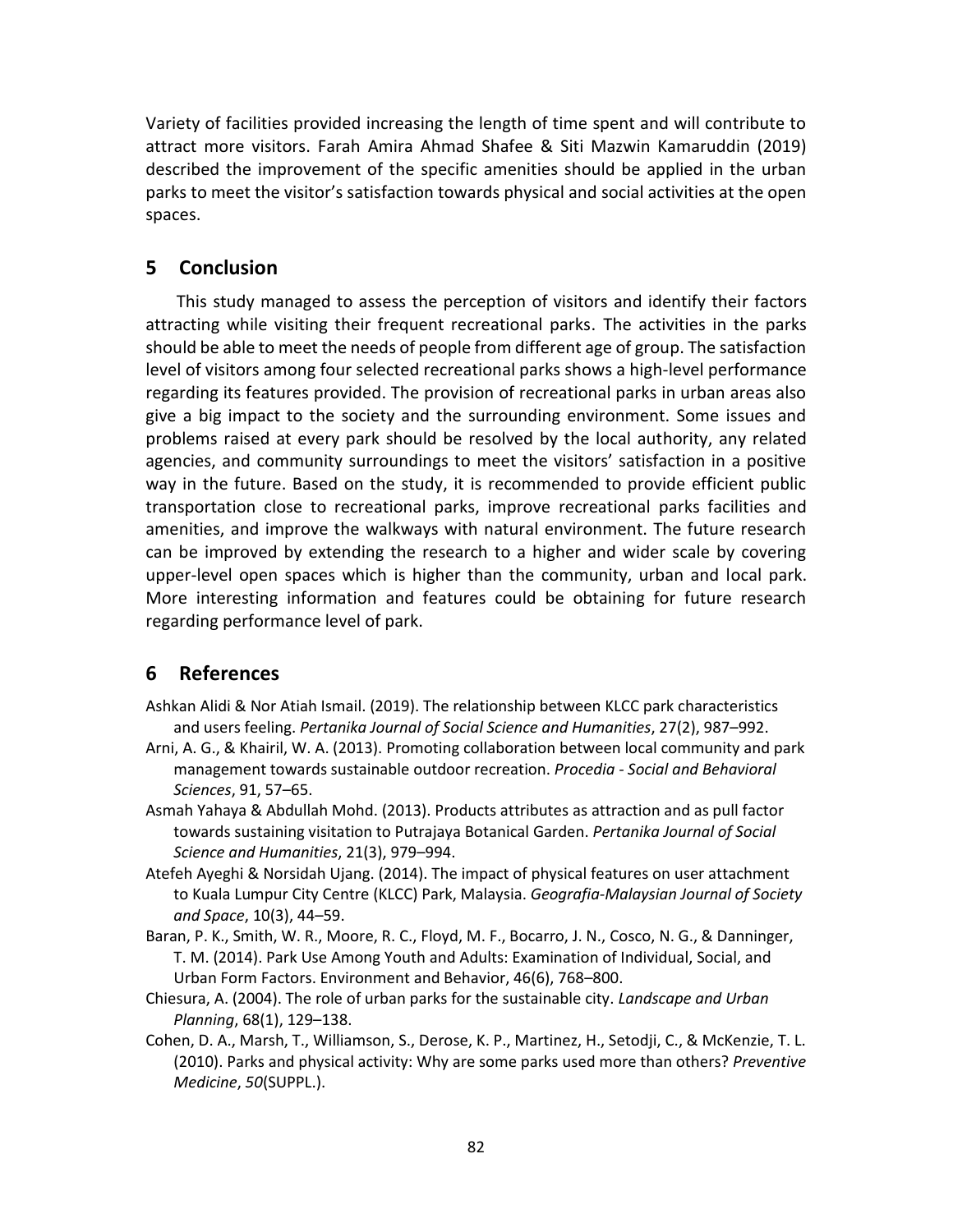- Dasimah Omar, Ibrahim, Filzani Illia Ibrahim & Nik Hanita Nik Mohamad. (2016). Evaluating multi-dimensional human needs in open spaces. *Environment-Behaviour Proceedings Journal*, 1(2), 96-105.
- Dwi Rizka Zulkia, Rosilawati Zainol, Norlelawati Zainol, Nikmatul Adha Nordin & Faizah Ahmad. (2014). Factors determining youth's recreational behaviour and its effects on body mass index (BMI). *Journal of Surveying, Construction & Property*, 5(2), 1–11.
- Farah Amirah Ahmad Shafee & Siti Mazwin Kamaruddi. (2019). The effective characteristics of an urban park through visitors perception. Case Study KLCC Park. *Built Environment Journal*, 16(2), 1-14.
- Faezah Mohammadi Tahroodi & Norsidah Ujang. (2020). The influence of sensation of orientation on urban park visitation. *Alam Cipta*, 13(2), 3–12.
- Filzani Illia Ibrahim, Dasimah Omar & Nik Hanita Nik Mohamad. (2017). Human interaction in urban spaces: A quantitative analysis in Urban Park, Shah Alam City, Selangor. *Planning Malaysia*, 15(6), 75–84.
- Kamarul Bahrain Shuib, Habsah Hashim & Nurul Akmaniza Mohd Nasir. (2015). Community participation strategies in planning for urban parks. *Procedia - Social and Behavioral Sciences*, 168, 311–320.
- Lukman Hakim Mahamod, Syakir Amir Ab Rahman & Aaliyah Bajrai Ahmad. (2021). Perspectives on Malaysia's lack of implementation of green back lanes. *Planning Malaysia*, 19(4), 304-315.
- Mazlina Mansor, Khalilah Zakariya & Nor Zalina Harun. (2019). Challenges on use of recreational parks in Kuala Lumpur. *Journal of Construction in Developing Countries*, 24(1), 141–162.
- Mohd Ali Waliyuddin A. Razak, Noriah Othman & Nurul Nazyddah Mat Nazir. (2016). Connecting people with nature: urban park and human well-being. *Procedia - Social and Behavioral Sciences*, 222, 476–484.
- Mohd Salleh Daim, Aidatul Fadzlin Bakri, Hikmah Kamarudin, & Siti Aisyah Zakaria. (2012). Being neighbor to a national park: are we ready for community participation? *Procedia - Social and Behavioral Sciences*, 36, 211–220.
- Nik Mohd Aizat Nik Mohd Adib, Syakir Amir Ab Rahman, Suzuki, S., Nor Nadiah Najib. (2020). Do tourists really intend to revisit Kota Bharu Cultural Heritage Zone?, *E-Bangi,* 17(9), 114- 125.
- Norazilawati Mohmaed & Noriah Othman. (2012). Push and pull factor: Determining the visitors satisfactions at urban recreational area. *Procedia - Social and Behavioral Sciences*, 49(006), 175–182.
- Nurhayati Abdul Malek & Manohar Mariapan. (2009). Visitors perception on vandalism and safety issues in a Malaysian urban park. *Theoretical and Empirical Researches in Urban Management*, 4(10), 93–107.
- Nurhayati Abdul Malek, Manohar Mariapan, Mustafa Kamal Mohd Shariff & Azlizam Aziz. (2011). Assessing the needs for quality neighbourhood parks. *Australian Journal of Basic and Applied Sciences*, 5(10), 743–753.
- Oku, H., & Fukamachi, K. (2006). The differences in scenic perception of forest visitors through their attributes and recreational activity. *Landscape and Urban Planning*, 75, 34-42.
- Oliver, L.H.L, Siti Nazurah Salehudin, Marlyana Azyyati Marzhukhi, Kwong, Q.J. (2021). The quality of life among visitors of recreational parks: A case study of recreational parks in Temerloh Town, Pahang, Malaysia. *Geografia*, 17(1), 94-106.
- Ozguner, H. & Kendle, A. (2006). Public attitudes towards naturalistics versus designed landscapes in the city of sheffield (UK). *Landscape and Urban Planning*, 74(2), 39-157.